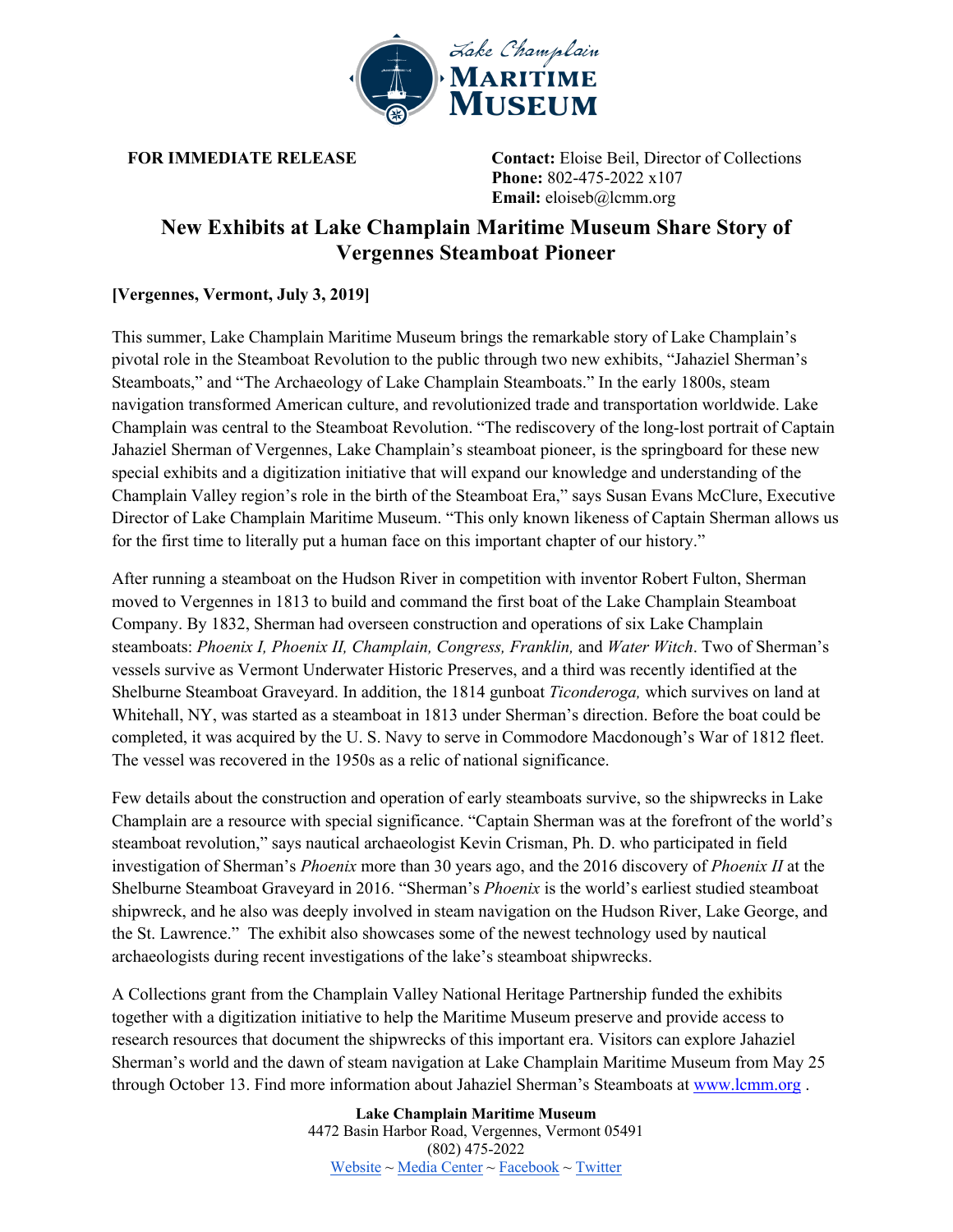



**Caption:** Portraits of Vergennes steamboat pioneer Jahaziel Sherman and his wife Harriett Daggett Sherman invite Lake Champlain Maritime Museum visitors to explore stories of the region's earliest steamboats.

### **Download image here:**

https://www.dropbox.com/s/ibql0ya66d4lwzh/Visitors%20with%20Captain%20Jahaziel%20and %20Harriet%20Sherman%20-%20LCMM%20Steamboats%20Exhibit%202019.jpg?dl=0



**Caption:** The discovery of this chisel marked "S B Phoenix" during archaeological investigation of the Shelburne Steamboat Graveyard in 2016 confirmed the identity of the shipwreck where it was found as the 1820 steamboat *Phoenix II.* Photo courtesy of Carolyn Kennedy.

**Download image here:**

https://www.dropbox.com/s/nxevv4yeelsldo6/IMG\_6851.JPG?dl=0



**Caption:** Steamboat *R. W. Sherman,* named for the oldest son of Captain Jahaziel Sherman, can be seen in the background of this 1859 image of the Shelburne Shipyard. Seen in the foreground, the remains of retired steamboats that have undergone salvage operations were studied by archaeologists to help identify the shipwrecks in the Shelburne Steamboat Graveyard. Courtesy, Kevin Crisman.

# **Download image here:**

https://www.dropbox.com/s/utaqlwguctulvze/Shelburne%20Shipyard%201859%20N.%20Courtesy%20K evin%20Crisman.jpg?dl=0